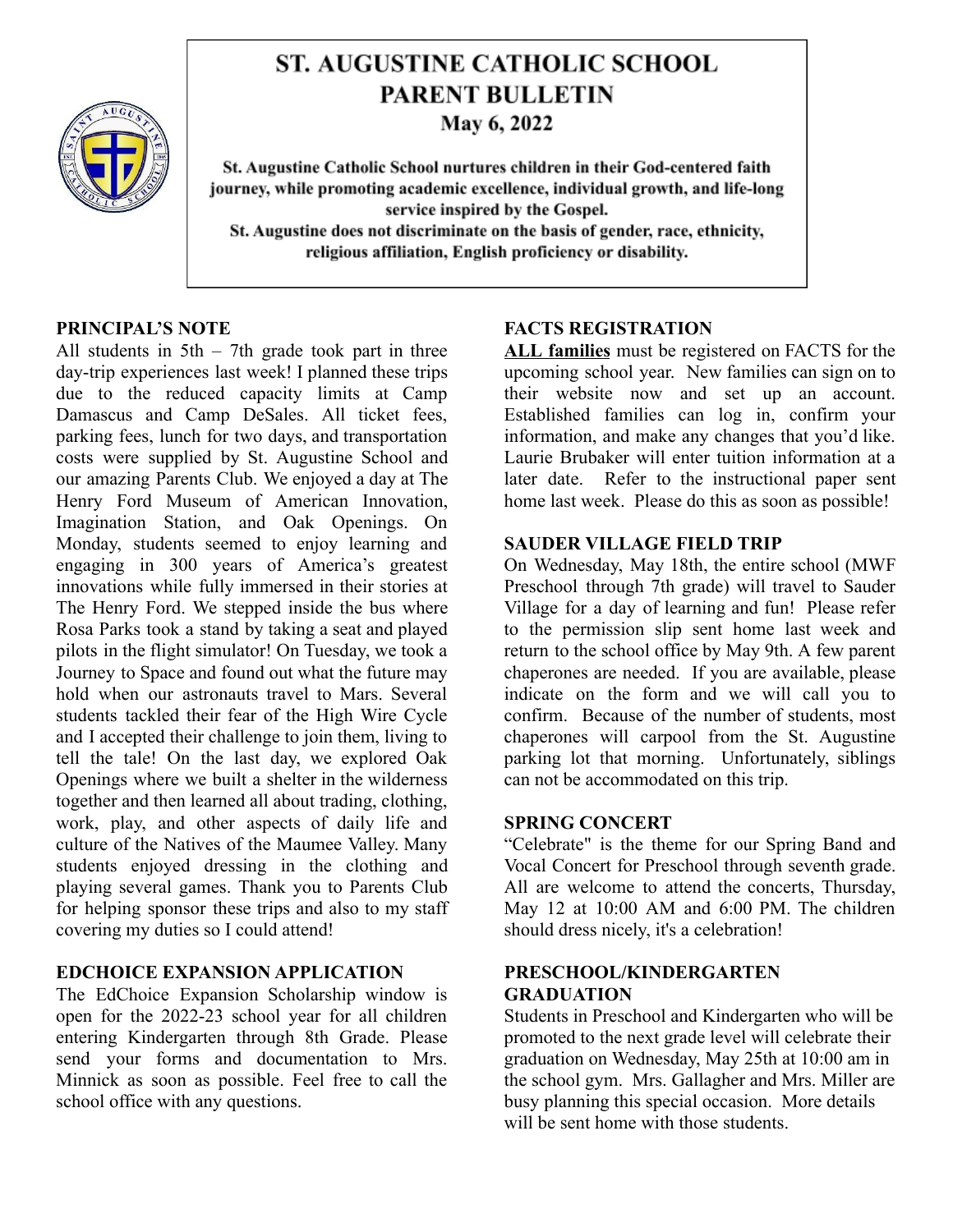#### **TIE-DYE SHIRT PROJECT**

Students will create a tie-dye t-shirt in Art class next Friday. We ask all students to bring in a black or dark-colored t-shirt, labeled with their name, next week.

#### **CAFETERIA CHARGING**

After May 6th, we will no longer allow students to charge their lunches; they must have a credit on their cafeteria account in order to purchase lunch. This will allow us to close out the cafeteria account at the end of the school year. Please have your account up-to-date by then.

#### **SCHOOL LIBRARY**

The last day for students to visit and check out a book at our school library was Wednesday, May 4th. All library books must be returned by May 11th. We thank Mrs. Lisa Lautar for volunteering her time each week to offer this service to our students!

#### **DRESS CODE**

During the month of May, students may wear shorts if it is warm enough. Please remember that they must be at fingertip length.

#### **SUMMER ACADEMIC CAMP**

This free summer learning opportunity is designed to limit summer slide and reinforce Reading and Math skills. All children will be taught in small groups by a member of the St. Augustine teaching staff. We will combine learning with opportunities for creativity and summer fun! All students currently registered at St. Augustine School in Kindergarten through 8th grade are eligible. Registration is open now through June  $10<sup>th</sup>$ . Please return the interest form that was sent home. This form is also available under the Links tab in FastDirect.

#### **POP TABS**

The last day to turn in pop tabs for the Ronald McDonald House is Friday, May 13th. If you have been saving them, please send them in next week so that we can donate them to this worthy cause.

#### **STAFF APPRECIATION WEEK**

We would like to thank all of you for your recognition during Staff Appreciation Week. We are very lucky to have a school family that is so supportive.

# **ENTRÉES FOR THE WEEK OF May 9, 2022**

\*\*\*This may be viewed on FastDirect under "Cafeteria"\*\*\*

MONDAY **-** Spaghetti TUESDAY - Chicken Patty Sandwich WEDNESDAY - Pizza burger THURSDAY - Pancake & Sausage FRIDAY Mozzarella Cheese Sticks

#### **CALENDAR OF EVENTS**

\*\*\*This may be viewed on FastDirect, "Planner", under Mrs. Majewski's calendar\*\*\*

| Last day for Cafeteria charging     |
|-------------------------------------|
| Gr 3 & 4 sing Nat'l Anthem $\omega$ |
| 5:05 pm Mud Hens game               |
| Concert All-school Rehearsal        |
| 10 am & 6 pm Spring Concert         |
| 8:45 am School Mass                 |
| Track & Field CYO Championships     |
| All School trip to Sauder Village   |
| 6:30 pm CYO Banquet                 |
| 6:30 pm Advisory Council mtg        |
| 8:45 am School Mass (Gr 5 $\&$ 6)   |
|                                     |